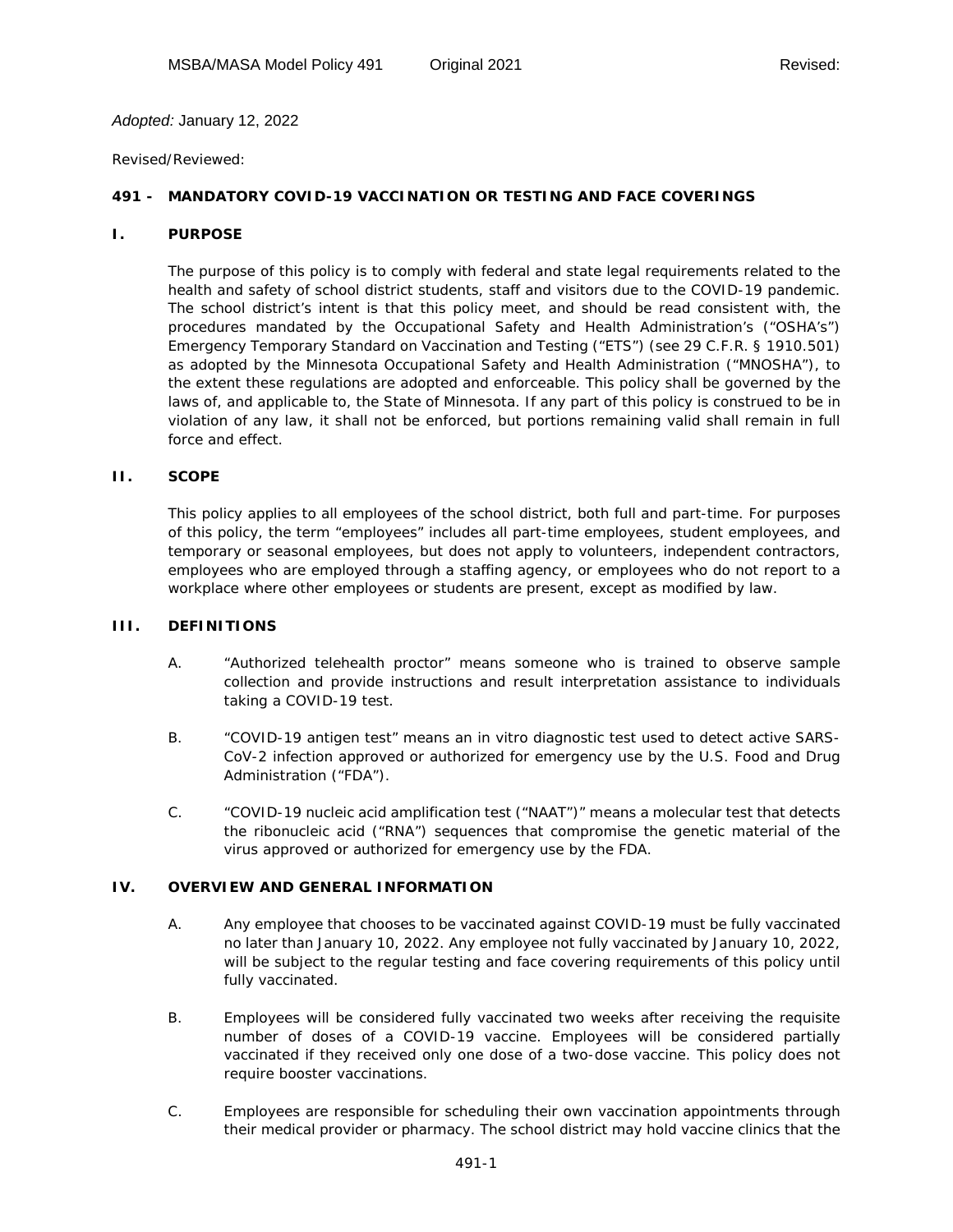employee may attend, but the availability of a vaccine clinic does not shift the responsibility of obtaining a vaccination from the employee.

D. An employee who does not comply with this policy will be subject to disciplinary action as set forth in School District policy and the employee's collective bargaining agreement ("CBA") or employment contract or other agreement, to the extent applicable.

## **V. VACCINATION STATUS AND ACCEPTABLE FORMS OF PROOF OF VACCINATION**

- A. All vaccinated employees are required to provide proof of full COVID-19 vaccination, regardless of where they are vaccinated, and even if employees received a vaccination through a school district sponsored clinic. Proof must be provided before January 10, 2022. If the school district does not receive proof of full vaccination from an employee by January 10, 2022, that employee will be considered unvaccinated until such proof is received.
- B. Proof of vaccination must be submitted to the administration or the administration's designee. Submissions include emailing a copy of the proof of vaccination, providing a physical copy of the proof of vaccination, or bringing the proof of vaccination for the administrator or administrator's *designee* to copy.
- C. Acceptable Proof of Vaccination Status

The following forms of proof of vaccination status will be accepted:

- 1. The record of immunization from a healthcare provider or pharmacy;
- 2. A copy of the COVID-19 vaccination Record Card;
- 3. A copy of medical records documenting the vaccination;
- 4. A copy of immunization records from a public health, state, or tribal immunization information system; or
- 5. A copy of any other official documentation that contains the type of vaccine administered, date(s) of administration, and the name of the healthcare professional(s) or clinic site(s) administering the vaccine(s).
- D. Proof of vaccination must include the employee's name and should include the type of vaccine administered, the date(s) of administration, and the name of the healthcare professional(s) or clinic site(s) that administered the vaccine. In some cases, state immunization records may not include one or more of these data fields, such as clinic site. In those circumstances the school district will accept the state immunization record as acceptable proof of vaccination.
- E. If an employee is unable to produce one of these acceptable forms of proof of vaccination, despite attempts to do so (e.g., by trying to contact the vaccine administrator or state health department), the employee can provide a signed and dated statement attesting to his/her vaccination status (fully vaccinated or partially vaccinated); attesting that the employee lost and is otherwise unable to produce one of the other forms of acceptable proof; and including the following language:

"I declare (or certify, verify, or state) that this statement about my vaccination status is true and accurate. I understand that knowingly providing false information regarding my vaccination status on this form may subject me to criminal penalties."

Employees who attest to their vaccination status in this manner shall, to the best of their recollection, include in their attestation the type of vaccine administered, the date(s) of the administration, and the name of the healthcare professional(s) or clinic site(s) administering the vaccine.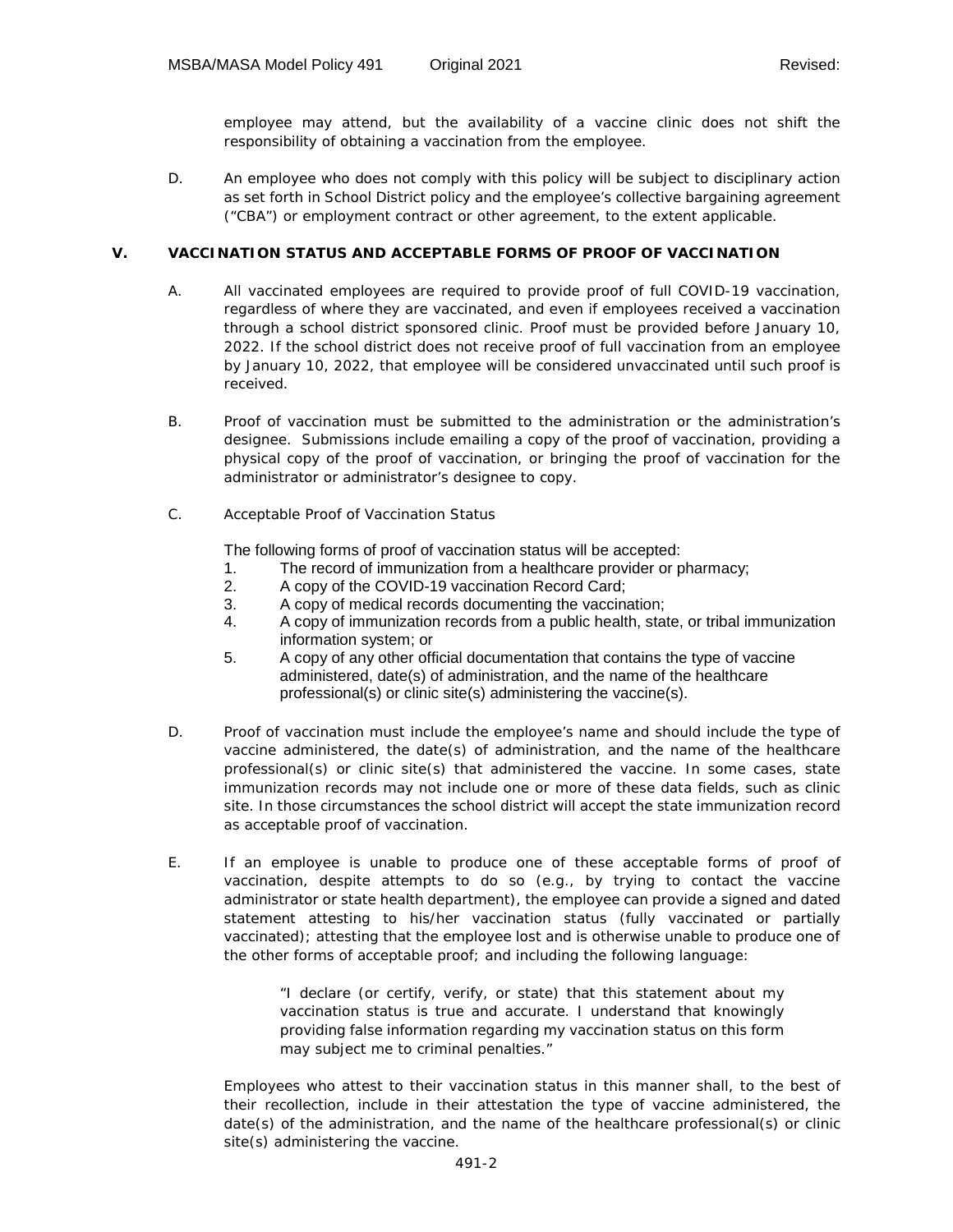F. To satisfy this policy, the COVID-19 vaccine must be approved or authorized for emergency use by the Federal Food and Drug Administration ("FDA") or listed for emergency use by the World Health Organization ("WHO").

## **VI. SUPPORTING COVID-19 VACCINATION**

- A. An employee may take up to four hours of paid leave per dose to travel to the vaccination site, receive a COVID-19 vaccination, and return to work. A maximum of eight hours of paid leave will be provided for employees receiving two primary doses. Paid leave provided for obtaining a COVID-19 vaccination will not affect or reduce any accrued leave time (e.g., vacation or sick leave). If an employee does not require the full use of four or eight hours to obtain the vaccine, only the necessary amount of duty time will be granted. Employees who take longer than four or eight hours to obtain the vaccine must send their supervisor an email documenting the reason for the additional time. Any additional time requested will be granted, if reasonable, but will not be paid by the school district. An employee may elect, however, to substitute accrued paid leave in lieu of unpaid leave. Employees vaccinated outside of their approved work hours will not be compensated unless previously agreed to in writing by the school district.
- B. Employees may utilize up to two workdays of accrued paid sick leave immediately following receipt of each primary dose if they experience side effects from the COVID-19 vaccination that prevent them from working. Employees who have no accrued sick leave will be granted up to two days of additional paid sick leave immediately following each primary dose, if necessary, upon written approval by the school district.
- C. Employees are to follow the school district procedures in requesting sick leave for duty time missed to obtain the COVID-19 vaccine or sick leave to recover from side effects.
- D. Paid leave will not be provided by the school district for booster shots for employees who have been fully vaccinated.
- E. Nothing in this policy should be construed to create a right to paid leave for any vaccination other than the one or two primary COVID-19 vaccination doses.

## **VII. ACCOMMODATION REQUESTS**

Employees may request an accommodation from this vaccination policy if the vaccine is medically contraindicated for them or medical necessity requires a delay in vaccination. Employees also may be legally entitled to a reasonable accommodation if they cannot be vaccinated, test for COVID-19, and/or wear a face covering (as otherwise required by this policy) because of a disability, or if the provisions in this policy for vaccination, and/or testing for COVID-19, and/or wearing a face covering conflict with a sincerely held religious belief, practice, or observance. Requests for reasonable accommodations must be initiated by the employees by submitting a written request to an administrator.All such requests will be handled in accordance with applicable laws and regulations.

## **VIII. COVID-19 TESTING**

- A. Effective January 10, 2022, all employees who are not fully vaccinated and who have not received a reasonable accommodation pursuant to Section VII. of this policy will be required to comply with Sections VIII. and IX. of this policy.
- B. Effective February 9, 2022, employees who report to the workplace at least once every seven days: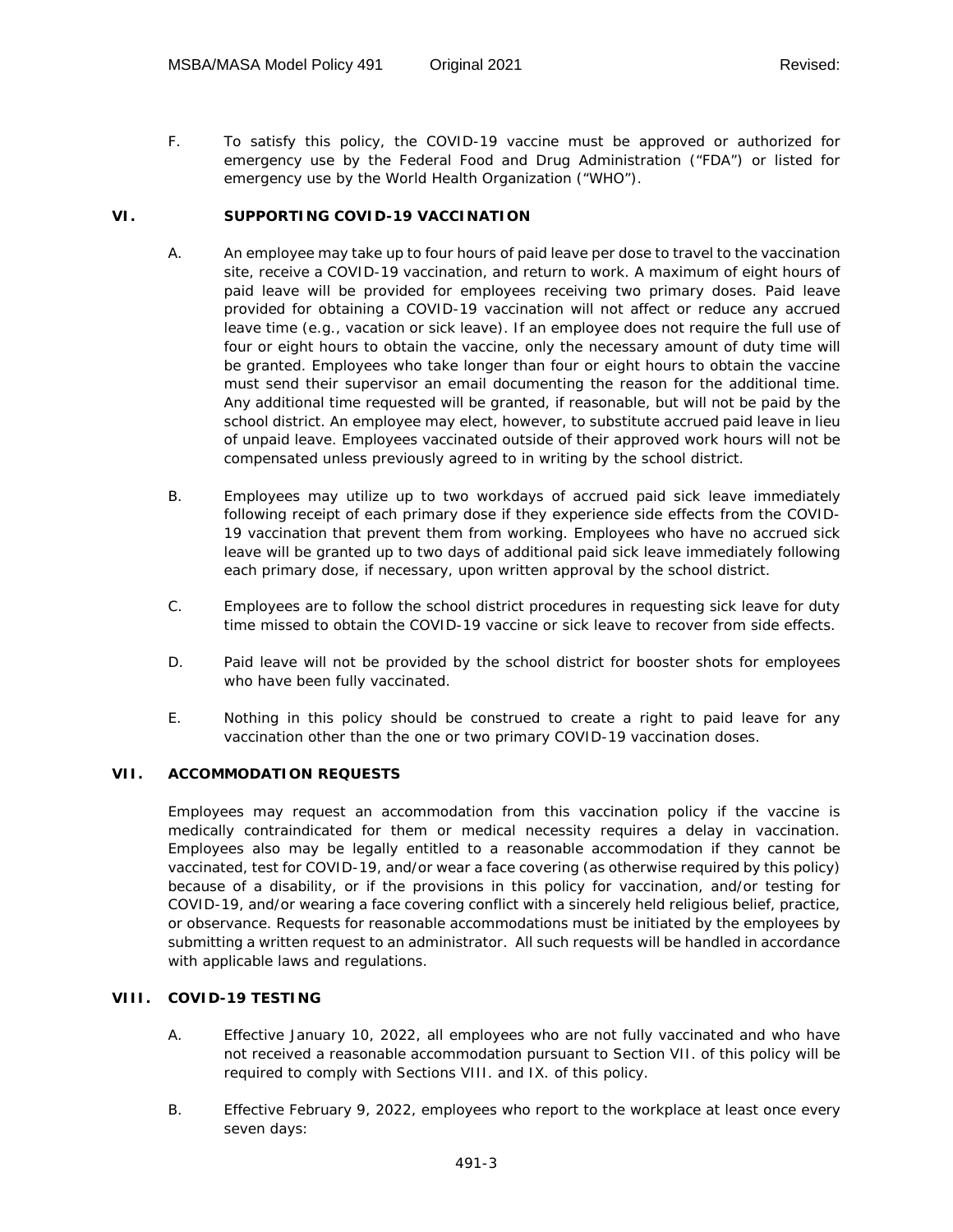- 1. Must be tested for COVID-19 at least once every seven days; and
- 2. Must provide documentation of the most recent COVID-19 test result to an administrator or administrator's designee no later than the seventh day following the date on which the employee last provided a test result.
- C. An employee who does not report to the workplace during a period of seven or more days (e.g., teleworking or on vacation for two weeks):
	- 1. Must be tested for COVID-19 within seven days prior to returning to the workplace; and
	- 2. Must provide documentation of that test result to an administrator or administrator's designee upon return to the workplace.
- D. Employees who do not provide documentation of a COVID-19 test result as required by this policy, will be removed from the workplace until a test result is provided.
- E. Employees who received a positive COVID-19 test or have been diagnosed with COVID-19 by a licensed healthcare provider are not required to undergo COVID-19 testing for 90 days following the date of their positive test or diagnosis. Employees must provide proof of the positive test result or diagnosis to an administrator or administrator's designee
- F. Approved COVID-19 Tests

Approved COVID-19 tests are tests for SARS-CoV-2 that are:

- 1. Cleared, approved, or authorized, including in an Emergency Use Authorization (EUA), by the FDA to detect current infection with the SARS-CoV-2 virus;
- 2. Administered in accordance with the authorized instructions; and
- 3. Not both self-administered and self-read unless observed by the school district or an authorized telehealth proctor.
- G. Employees who elect to complete weekly testing in lieu of getting fully vaccinated may test during the regular workday. Employees must abide by the following testing procedures: Principals will determine the process for their respective buildings.

Employees may be responsible for paying the cost of testing depending on the employee's CBA or contract with the school district.

## **IX. FACE COVERINGS**

A. Employees covered by this policy who are not fully vaccinated will be required to wear a face covering. Face coverings must (1) completely cover the nose and mouth; (2) be made with two or more layers of a breathable fabric that is tightly woven (i.e. fabrics that do not let light pass through when held up to a light source); (3) be secured to the head with ties, ear loops, or elastic bands that go behind the head; (4) fit snugly over the nose, mouth, and chin with no large gaps on the outside of the face; and (5) be a solid piece of material without slits, exhalation valves, visible holes, punctures, or other openings. Acceptable face coverings include clear face coverings or cloth face coverings with a clear plastic panel that, despite the non-cloth material allowing light to pass through, otherwise meet these criteria and which may be used to facilitate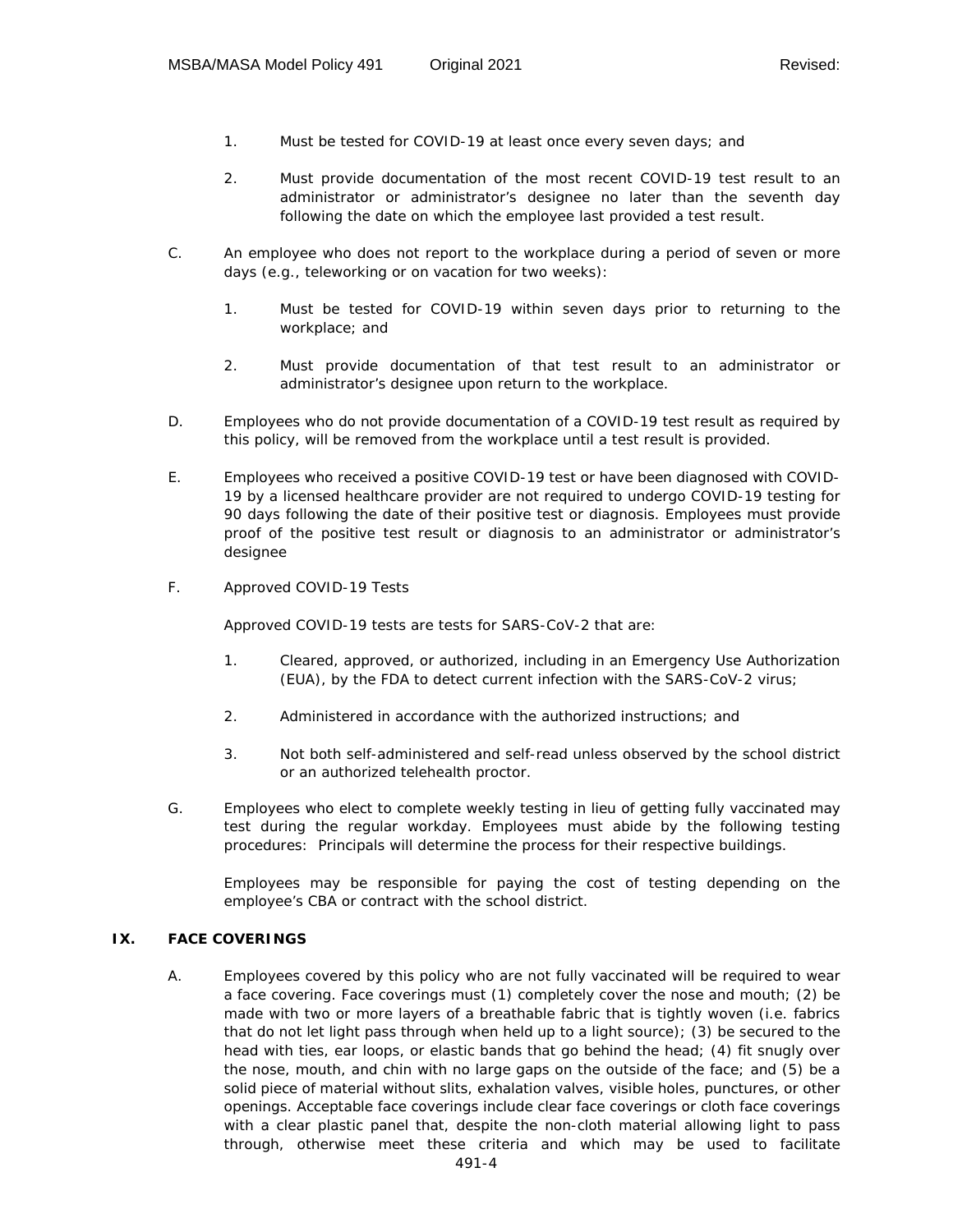communication with people who are deaf or hard-of-hearing or others who need to see a speaker's mouth or facial expressions to understand speech or sign language respectively. If gaiters are worn, they should have two layers of fabric or be folded to make two layers.

- B. Employees who are not fully vaccinated must wear face coverings over the nose and mouth when indoors and when occupying a vehicle with another person for work purposes.
- C. Employees who choose to remain unvaccinated are responsible for providing their own face covering that complies with this policy.
- D. The following are exceptions to the school district's requirements for face coverings required by this policy:
	- 1. When an employee is alone in a room with floor-to-ceiling walls and a closed door.
	- 2. For a limited time, while an employee is eating or drinking at the workplace or for identification purposes in compliance with safety and security requirements.
	- 3. When an employee is wearing a respirator or facemask, as those terms are defined by 29 C.F.R. § 1910.501(c) or other applicable OSHA/MNOSHA regulation.
	- 4. Where the school district has determined that the use of face coverings is infeasible or creates a greater hazard (e.g., when it is important to see the employee's mouth for reasons related to the employee's job duties, when the work requires the use of the employee's uncovered mouth, or when the use of a face covering presents a risk of serious injury or death to the employee).
- E. The face covering requirements are applicable regardless of any other school district policy, resolution, regulation, or administrative directives regarding face coverings.

## **X. EMPLOYEE NOTIFICATION OF COVID-19 AND REMOVAL FROM THE WORKPLACE**

- A. The school district will require employees to promptly notify an administrator or administrator's designee when they test positive for COVID-19 or are diagnosed with COVID-19 by a licensed healthcare provider.
- B. Medical Removal from the Workplace

The school district also implemented a policy for keeping COVID-19 positive employees from the workplace in certain circumstances. The school district will immediately remove employees from the workplace if they received a positive COVID-19 test or are diagnosed with COVID-19 by a licensed healthcare provider (i.e., immediately send them home or to seek medical care, as appropriate).

- C. Return to Work Criteria
	- 1. Under the CDC's "Isolation Guidance," asymptomatic employees may return to work once 10 days have passed since a positive test, and symptomatic employees may return to work after all the following are true:
		- a. At least 10 days have passed since symptoms first appeared, and
		- b. At least 24 hours have passed with no fever without fever-reducing medication, and